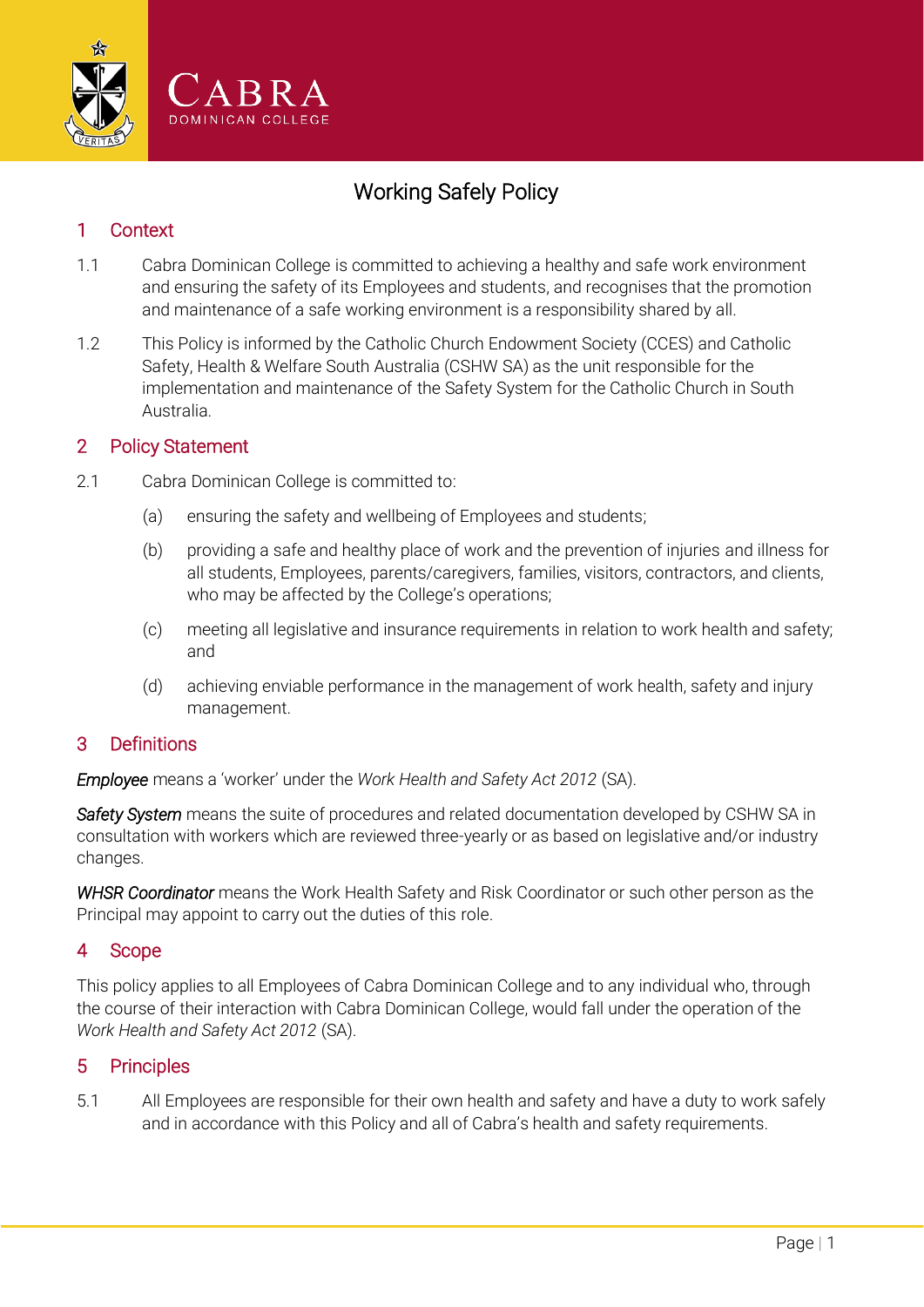

- <span id="page-1-1"></span>5.2 Employees of Cabra Dominican College are required to act responsibly towards their own health and safety and that of others in the workplace. In particular, Employees are required to:
	- (a) use any clothing and equipment provided for the purposes of health and safety correctly and in accordance with applicable procedures;
	- (b) obey reasonable instructions, issued to protect the Employee's own health and safety and that of others;
	- (c) report any hazards, near misses, incidents, accidents, injury or ill health which arise in the course of the Employee's work;
	- (d) not carry out any task or procedure until that Employee have received appropriate training and instruction and reviewed safe operating procedures (as applicable);
	- (e) keep their workplace in a tidy and safe condition;
	- (f) ensure that they do not endanger their own or another's safety through the consumption of alcohol or any other drug;
	- (g) not interfere with, remove or displace any safety devices, guards or protective equipment unless it is part of an approved maintenance or repair procedure; and
	- (h) actively participate in consultation, training and consideration of all health and safety and injury management issues that are pertinent to the workplace.
- <span id="page-1-0"></span>5.3 Cabra Dominican College creates a safe work environment by:
	- (a) complying with obligations imposed on a Person Conducting a Business or Undertaking under the *Work Health and Safety Act 2012* (SA);
	- (b) providing access to [CCES Safety System](../CCES%20Safety%20System) for all Employees via SEQTA and at [http://www.cshwsa.org.au/procedures/;](http://www.cshwsa.org.au/procedures/)
	- (c) adopting a consultative process on matters relating to working safely;
	- (d) providing ongoing professional learning, training and advice;
	- (e) engaging with ongoing review of risk management policies and procedures;
	- (f) adopting a formal risk management process to identify and evaluate workplace health and safety risks and working to eliminate or otherwise control and monitor them in accordance with the hierarchy of control method and legal requirements;
	- (g) employing a dedicated WHSR Coordinator;
	- (h) providing the WHSR Coordinator opportunities to consult with Employees and make relevant health and safety information available to all Employees;
	- (i) ensuring that harassment contact officers are trained and available to all staff.
- 5.4 The items listed in Clause [5.3 above](#page-1-0) are not intended to be exhaustive.
- 5.5 In addition to the items set out in Clause [5.3 above,](#page-1-0) Cabra will ensure a Workplace Health and Safety Committee:
	- (a) remains established, comprising representatives from the College Executive, teaching staff, ESO staff, maintenance staff and the WHSR Coordinator;